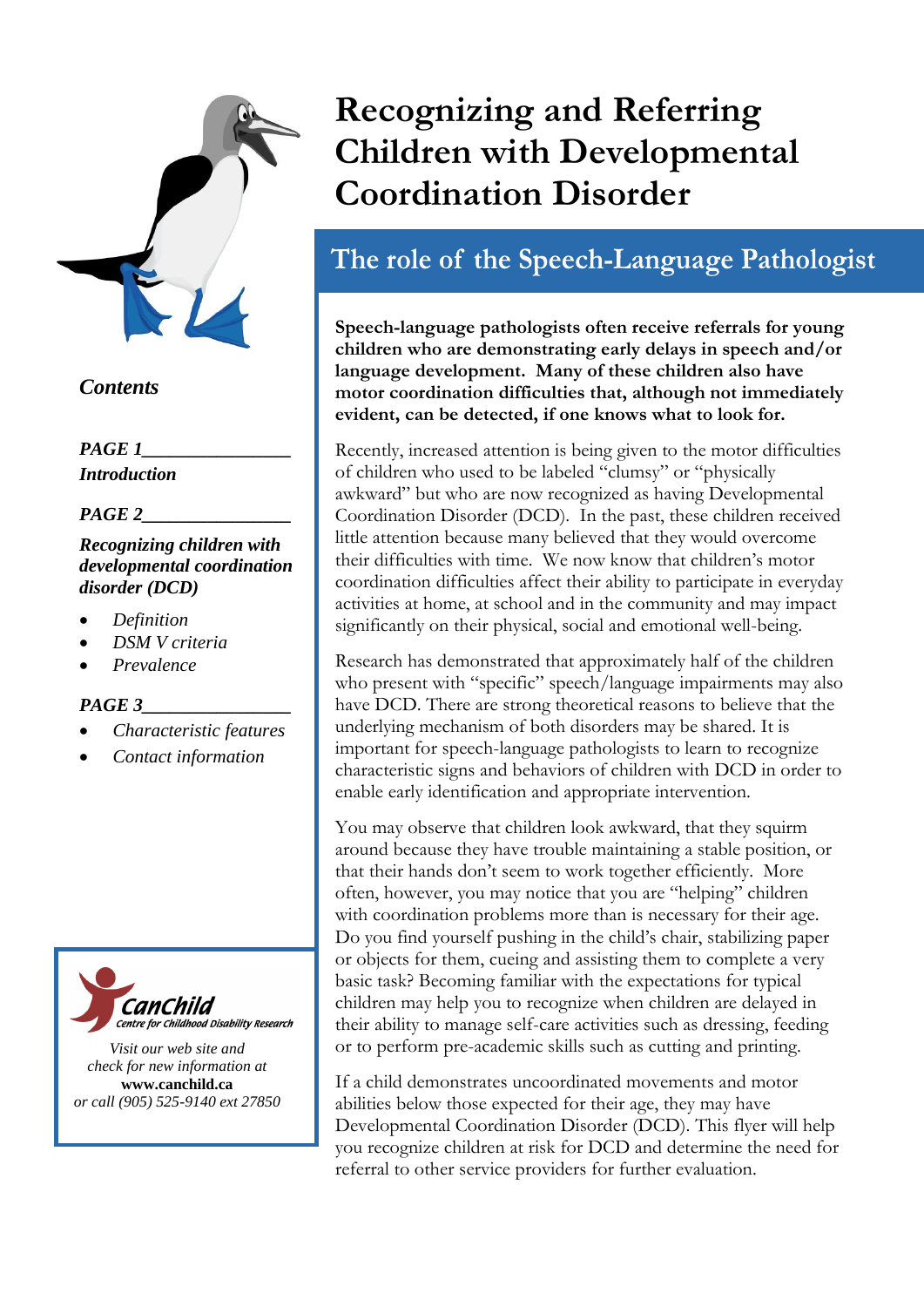# **Recognizing Children with Developmental Coordination Disorder (DCD)**

Often described by those around them as clumsy, children presenting with the characteristics of DCD may be referred to as "motor delayed." You may hear from parents that these children have difficulty learning new motor tasks such as skipping, hopping, or jumping. Printing, copying, cutting and other fine motor tasks may present challenges. Children with DCD usually also have difficulty with zippers, snaps, buttons, tying shoelaces, throwing and catching balls, and other tasks that require two hands to work together co-operatively. Motor skills require effort so children with DCD are often slow to complete tasks and may appear inattentive. Children may have a slouched posture and fatigue easily, often appearing to lean on walls or furniture. Children with DCD usually begin to withdraw from and avoid physical activities or sports at an early age.

### **Definition:**

Developmental Coordination Disorder is an impairment in the development of motor coordination that significantly interferes with academic achievement and activities of daily living. Developmental Coordination Disorder may exist in isolation OR may co-occur with other conditions such as learning disabilities or attention deficit disorder.

# **Diagnostic Criteria:**

- A) Learning and execution of coordinated motor skills is below expected level for age, given opportunity for skill learning.
- B) Motor skill difficulties significantly interfere with activities of daily living and impact academic/school productivity, prevocational and vocational activities, leisure and play.

*(American Psychiatric Association. (2013). Diagnostic and statistical manual of mental disorders (DSM-V) (5th ed.). Washington, DC: Author.)*

- C) Onset is in the early developmental period.
- D) Motor skill difficulties are not better explained by intellectual delay, visual impairment or other neurological conditions that affect movement.

*Note: Criterion D requires the involvement of a family practitioner or developmental pediatrician to rule out other explanations for the clumsiness. In many states and provinces, only a medical doctor or a psychologist is permitted to make this diagnosis.*

**Prevalence:** 5-6% of the school-aged population, more common in boys

**Associated Disorders:** Phonological Disorder, Expressive Language Disorder, Mixed Receptive-Expressive Language Disorder

#### **For more information:**

Missiuna, C., Gaines, R., & Pollock, N. (2002). Recognizing and referring children at risk for developmental coordination disorder: Role of the speech language pathologist. *Journal of Speech-Language Pathology and Audiology. 26,* 172-179.